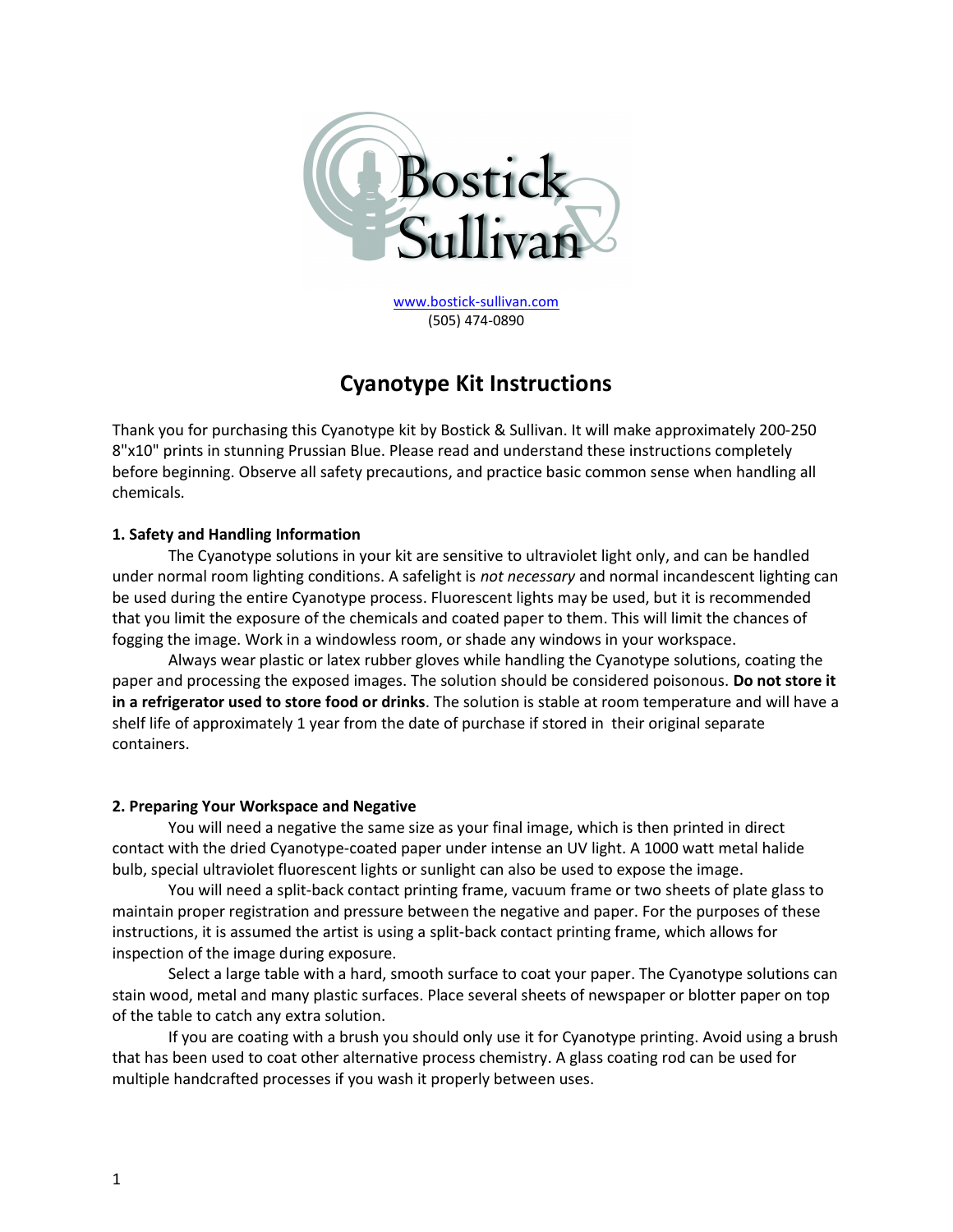You will need 1 or 2 trays for processing the exposed image. Fill the first tray with cool, steadily running water as a wash bath. The second, optional tray is filled with a developer made by mixing 100 ml of 3% Hydrogen Peroxide from the drugstore with 900 ml tap water. This step is not necessary, but it will speed the printing process and allow the artist to see the final image much sooner.

Select a 100% cotton rag, unbuffered paper that will match the archival quality of the final image.

If you are printing on a sheet of 8.5"x11" paper, make sure it has a minimum weight of 32 lb. We recommend using hot pressed papers with a minimum 47lb rating for larger images. Heavier papers will withstand wet processing better, and the hot pressed surface will produce a denser, sharper image with smoother transitions. Begin your printing with a paper that has a proven record and has been recommended for alternative processes, then experiment with other papers as you gain experience.

## 3. Emulsion Coating and Drying

Take a piece of paper and tape the upper corners to your coating table using paper tape or masking tape. Place your negative on the uncoated paper and mark the four corners of the negative on the paper using a pencil. This will mark the area that needs to be coated and help you concentrate the solution inside the image area.

Using a dropper, count out drops of the emulsion into a small glass or plastic cup. A shot glass from a bar or restaurant is suitable, as well as small plastic cups commonly used for condiments in restaurants. Mix equal parts of Cyanotype solutions A & B to create the coating emulsion. Make sure the A and B solutions mix thoroughly before coating.

Approximate drops needed for images, some papers will require more, some less:

4"x5" image = 12 total (6A, 6B) 5"x7" image = 18 total (9A, 9B) 6"x9" image = 24 total (12A, 12B) 8"x10" image = 40 total (20A, 20B)

#### 3a. - Using a brush

Wet your brush with distilled water. Then generously blot it on a paper towel to remove any excess water. This prepares the brush for coating and helps prevent the Cyanotype solution from "wicking" up the bristles and keeps it on the surface of the paper.

Take the measured and mixed Cyanotype solution and quickly pour the entire amount onto the center of your image area. Using very light pressure, immediately begin spreading the solution back and forth in a horizontal pattern until you have covered the entire image area. Switch to a vertical stroke and continue spreading the solution. Switch back and forth between vertical and horizontal strokes until the solution has absorbed into the paper. If you are still spreading solution after 30 seconds, reduce the amount of coating solution by 1/4.

Over-brushing can cause abrasions on the surface of the paper, resulting in small pieces of paper fiber clumping together in your image area. Using the pencil marks you made earlier as a guide, make sure you coat an area large enough to completely cover your negative. Your edges are never going to be perfect, so coat a little larger than necessary, then position the negative in the middle.

After you have finished coating the paper, place it in a dark spot to dry for about 1 hour. We do not recommend using a hair dryer to dry the emulsion. Our testing has shown that allowing the paper to dry naturally results in a superior image.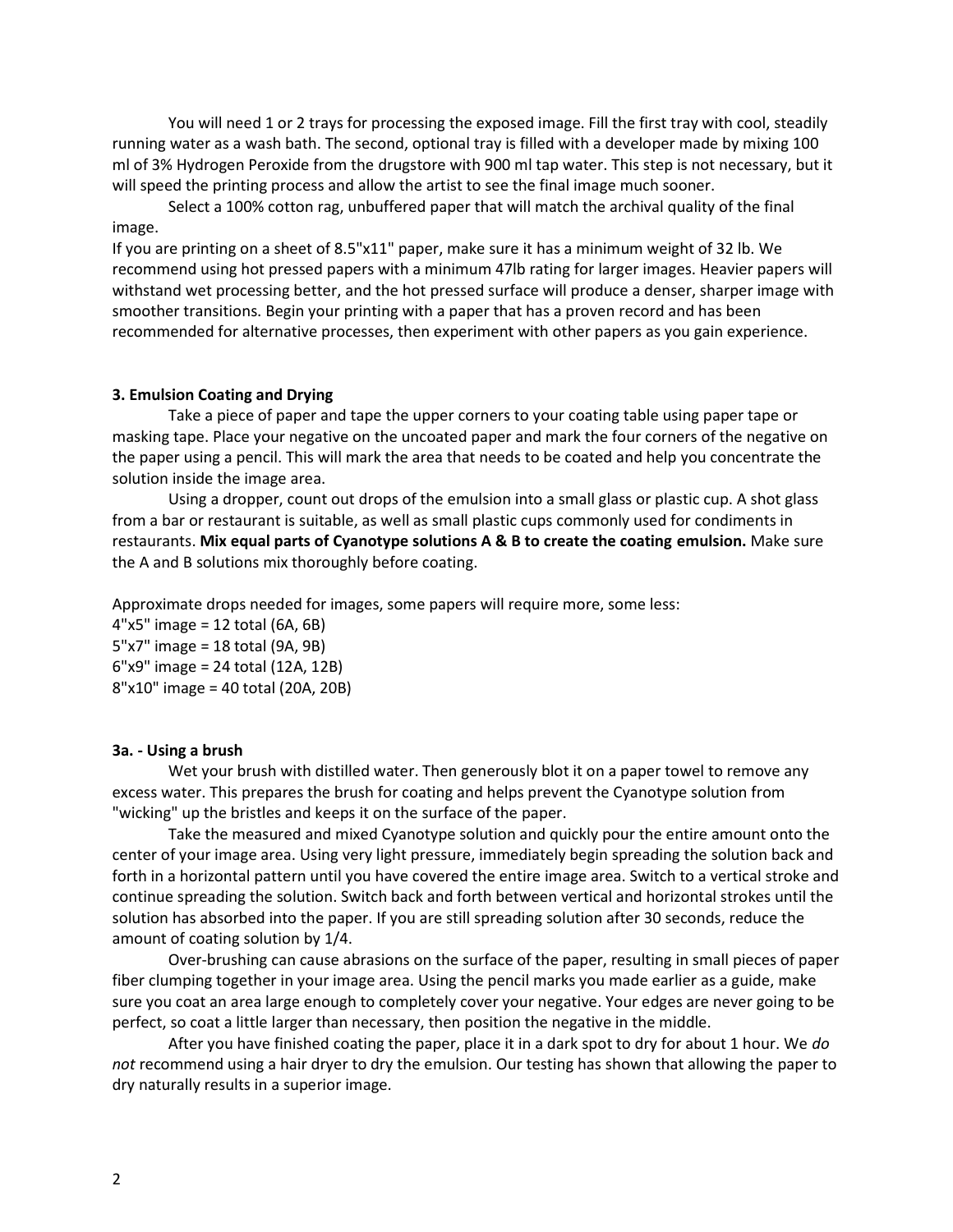### 3b. - Using a coating rod

Take the measured Cyanotype solution and pour the entire amount along one edge, just outside of the image area. Place the coating rod in the middle of the solution and wiggle it a few degrees clockwise and counter-clockwise. The capillary action will draw the solution evenly along the entire length of the coating rod.

While applying very light pressure, gently pull the coating rod across the image area. When you reach the edge of the image area, lift the rod, skip over the bead of solution, then drag the solution across the paper in the opposite direction. If you are able to make more than 6 passes back and forth, reduce the amount of coating solution by 1/4.

If a line of solution remains on the paper after 10 passes, gently blot the excess solution with the corner of a paper towel to remove it.

Dry the coated paper in a dark spot for about 1 hour.

## 4. Exposing the Image

The Cyanotype image darkens as it is exposed, producing a "printing out" image, negating the necessity for a separate development stage.

Using a traditional split-back contact printing frame allows the artist to inspect the image during exposure without disturbing the registration between the negative and paper. This is especially useful when using natural sunlight which is variable and unpredictable, which can lead to exposure times that vary greatly.

Place your negative inside the print frame and center it on the glass. Make sure the image is not reversed when viewed through the glass, or your final image will be reversed.

Carefully place your dried Cyanotype coated paper face down in the frame, covering the negative. Install the felt-lined hinged back and lock the springs in place.

Place the frame under your UV light source or in direct sunlight to begin exposing. You will see the emulsion coated area outside of the negative begin to darken almost immediately, changing from a bright yellow to a brilliant blue within a few minutes. It looks impressive, but the image is not finished at this point.

#### Cyanotypes must be over-exposed to create a permanent image.

The blue color initially seen during exposure is non-archival and will wash away in plain water. Instead, watch for the darkest areas of the image to begin reversing and become lighter as you expose the image. It is at this point that a permanent blue color will be created. An exposed image that appears faded and "washed out" will darken to a deep blue color after wet processing.

Judging the proper time to remove the print from the light is the most crucial part of the Cyanotype process.

After 4 minutes of exposure, remove the print from the light and inspect. Carefully open one leaf spring on the hinged back. Fold that half of the frame open to expose the backside of the print. Carefully lift the paper by an edge and fold it back to reveal the image. After an initial 4 minutes, the image will have darkened considerably, but it is likely that it will need more exposure. Lock the leaf spring back in place, and continue exposing if necessary. Repeat the inspection process every few minutes until the image has begun to reverse and become lighter.

#### 5. Print Washing & Drying

Take the exposed image from the print frame and place it in the tray of wash water and notice a yellow stain quickly lifting off of the paper. Wash the print for 12-15 minutes, with agitation, changing